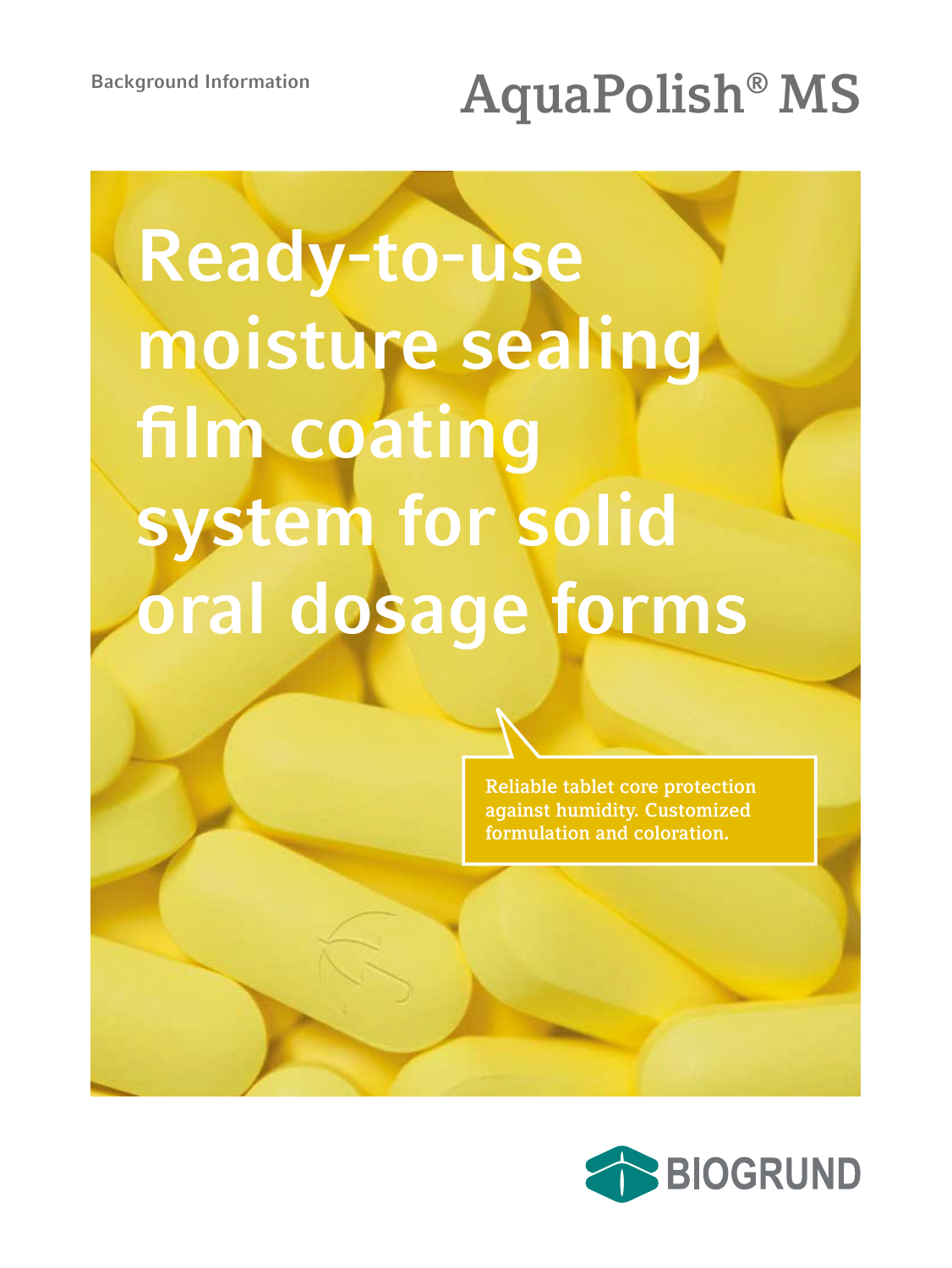## **Challenges**

**Protecting moisture sensitive substances from environmental moisture is one of the biggest challenges in the pharmaceutical and nutritional supplements industry.**

Coating the tablet core with a suitable film coating therefore plays an important role in achieving a sufficient moisture barrier. It improves the stability of the tablet and provides protection to prevent degradation of the active ingredients and increases shelf life. Tablet cores with highly hygroscopic active ingredients, such as extracts, or solid dosage forms marketed in countries with high humidity, must be protected from moisture effectively.

The selection of raw materials for the formulation of AquaPolish® MS is adapted to the respective active ingredient and the customer's requirements. The transparent, white or coloured tailor-made AquaPolish® MS formulations are homogeneous dry milled and easily soluble in water. Ready-to-use in less than one hour.

> **GLOBAL FORMULATION SUPPORT**

**BIOGRUND always develops tailor-made compositions according to customer needs, including colour matching. Regional regulatory requirements are taken into account.**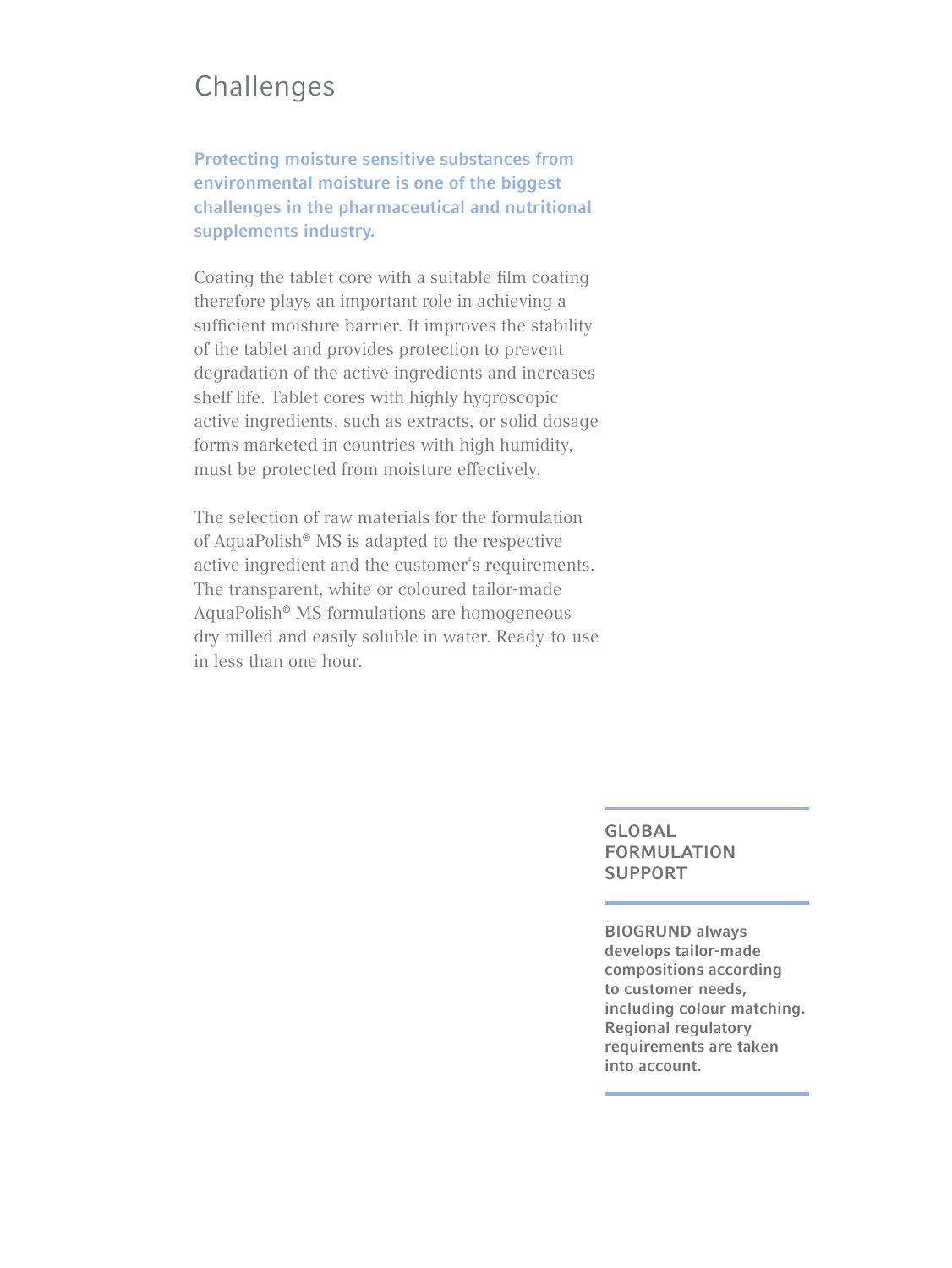## Characteristics/Benefits



**Note:** This is only an example of a possible clear formulation.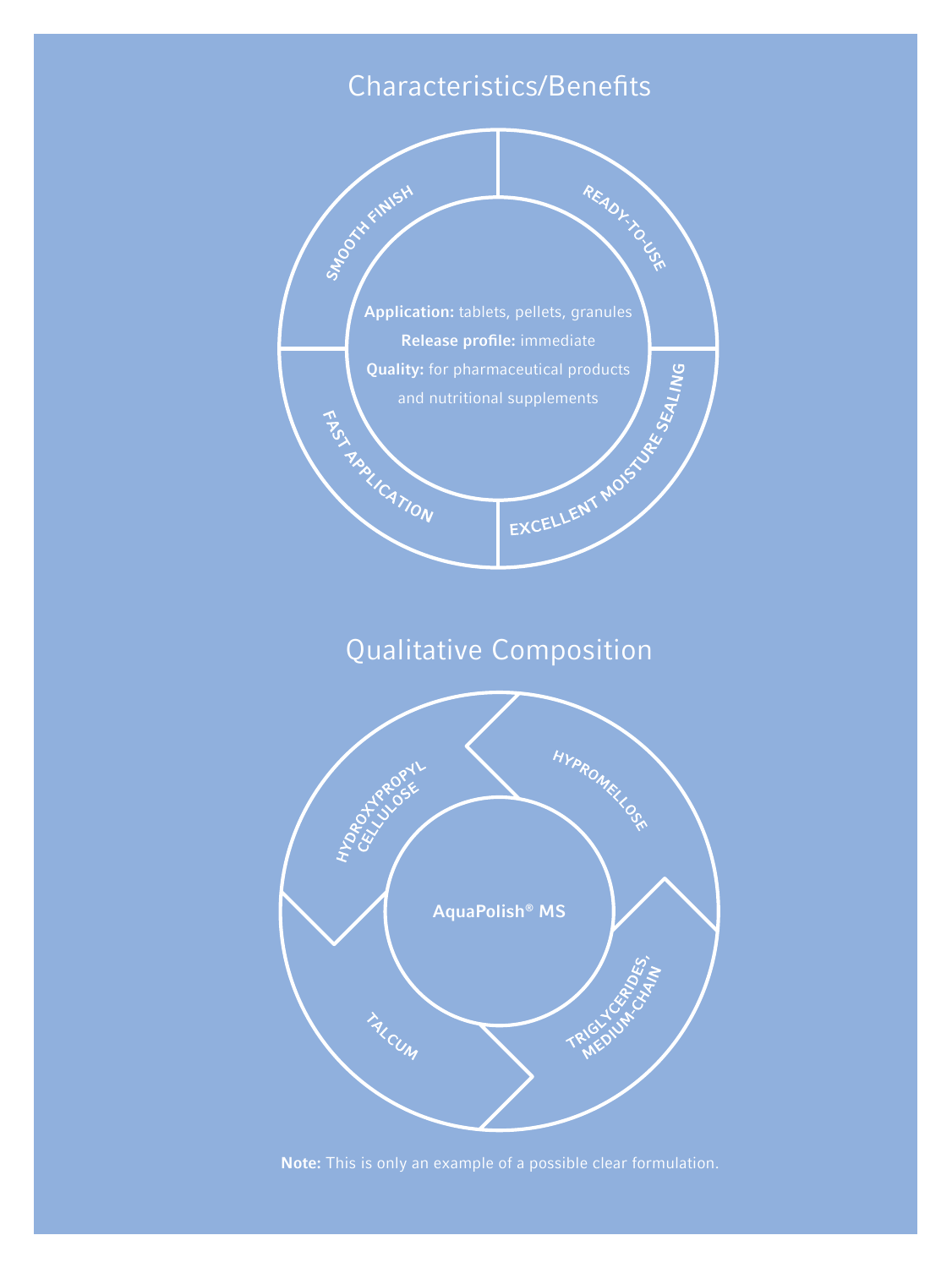







# Film Properties

**For the following data collection placebo tablets\* were coated with three different white formulations (AquaPolish® MS, AquaPolish® based on HPMC, AquaPolish® based on PVA).**

The solid concentrations and coating conditions were adjusted to the recommended values. The spray process stopped at a weight gain level of 4 % to compare all formulations under same conditions. All spray trials were performed on the laboratory drum coater BOSCH SolidLab1.

## **MOISTURE BARRIER**

Determination of moisture absorption – differential weighing: Before the coated tablets were placed in the climatic chamber, they were weighed. During the time in the climatic chamber (conditions: 40°C, 75% RH), the tablets were weighed every 24 hours to determine the moisture absorption. The results are shown in the graph "Moisture Barrier" (in %).

## **FILM STRENGTH**

Size of each film sample was 3x3 cm (film thickness 22 μm avg. / 3 samples). Tested with a Texture Analyzer under compression load.

## **DISINTEGRATION**

The disintegration test was carried out according to European Pharmacopeia (EP). Purified water was used as liquid medium (temperature  $37 \pm 2$ °C).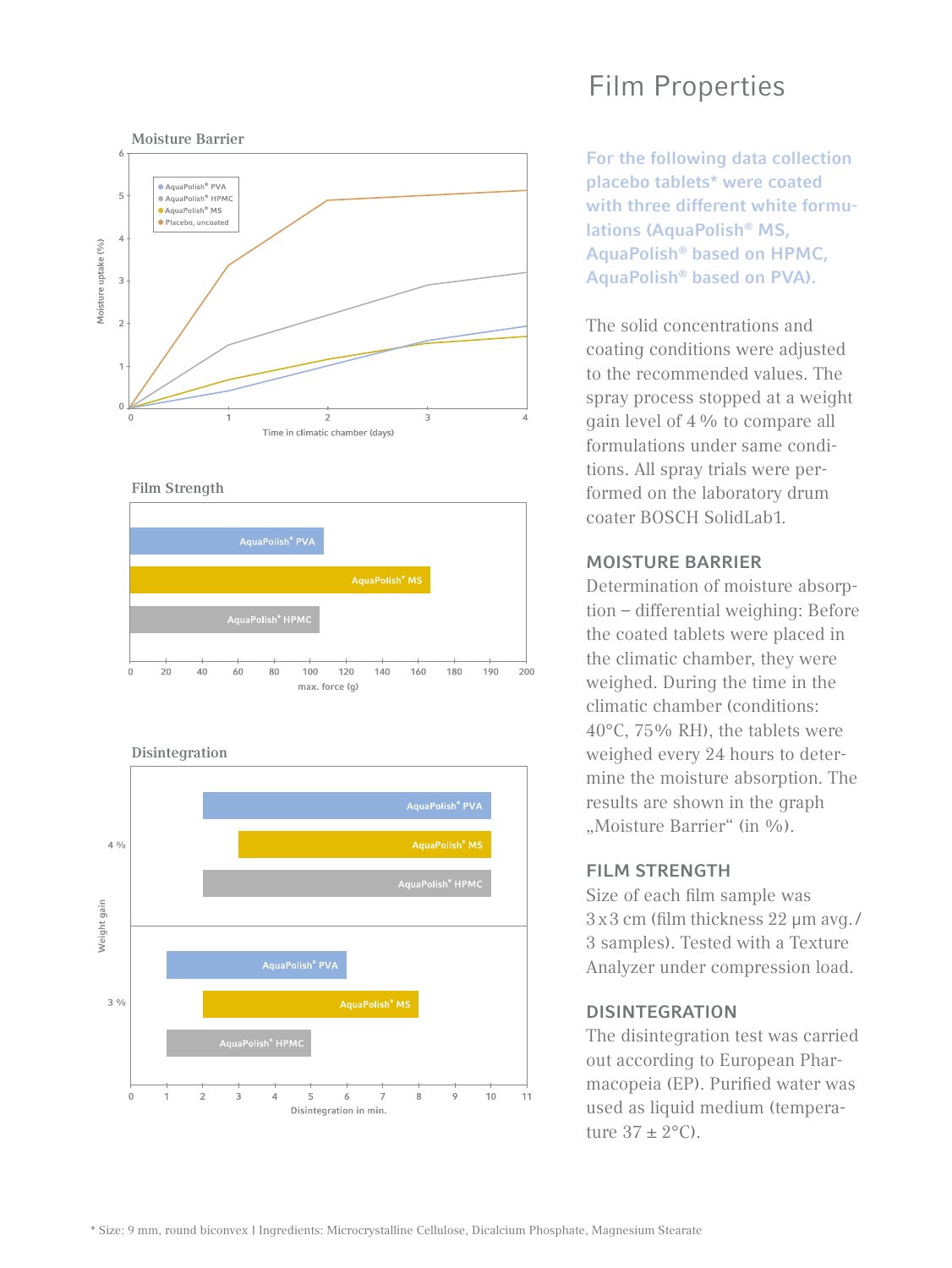## Process Parameter

**For achieving a reliable moisture sealing a weight gain level of 5 % is recommended. Local regulatory restrictions have to be considered. AquaPolish® MS is to be suspended in water up to a 15 % solids level.**

| <b>Coating equipment</b>       | <b>Conventional Pan</b> | <b>Side vented Pan</b> | <b>Side vented Pan</b> |
|--------------------------------|-------------------------|------------------------|------------------------|
| Pan diameter                   | $16^{\prime\prime}$     | $24^{\prime\prime}$    | 48''                   |
| <b>Tablet load</b>             | $2$ kg                  | 30 kg                  | 110 kg                 |
| <b>System</b>                  |                         | Aqueous                |                        |
| Solid content (%)              |                         | $12 - 15$              |                        |
| Pan Speed (rpm)                | 16                      | 10                     | $\overline{4}$         |
| <b>Baffles</b>                 | $\overline{8}$          | $\overline{4}$         | $\overline{4}$         |
| Tablet bed temperature         |                         | $38 - 42^{\circ}C$     |                        |
| <b>Fluid nozzle</b>            | $1.0 \text{ mm}$        | $1.2 \text{ mm}$       | $1.2 \text{ mm}$       |
| <b>Atomizing air pressure</b>  | $1.0 - 1.2$ bar         | $2,4$ bar              | $2,4$ bar              |
| <b>Spray procedure</b>         |                         | Continuous             |                        |
| Spray rate (g/min)             | $7 - 12$                | $30 - 40$              | $200 - 300$            |
| Inlet air temperature          |                         | $50 - 52^{\circ}$ C    |                        |
| <b>Exhaust air temperature</b> |                         | $44 - 46^{\circ}$ C    |                        |
| <b>Drying air volume</b>       | $100 \text{ m}^3/h$     | 500 $m^3/h$            | 2400 m <sup>3</sup> /h |
| <b>Weight gain</b>             |                         | $5\%$                  |                        |

## **TECHNICAL ASSISTANCE**

**You need technical assistance with your film coating process? Please contact us: technicalservice@biogrund.com T +49 6126 952-63 0**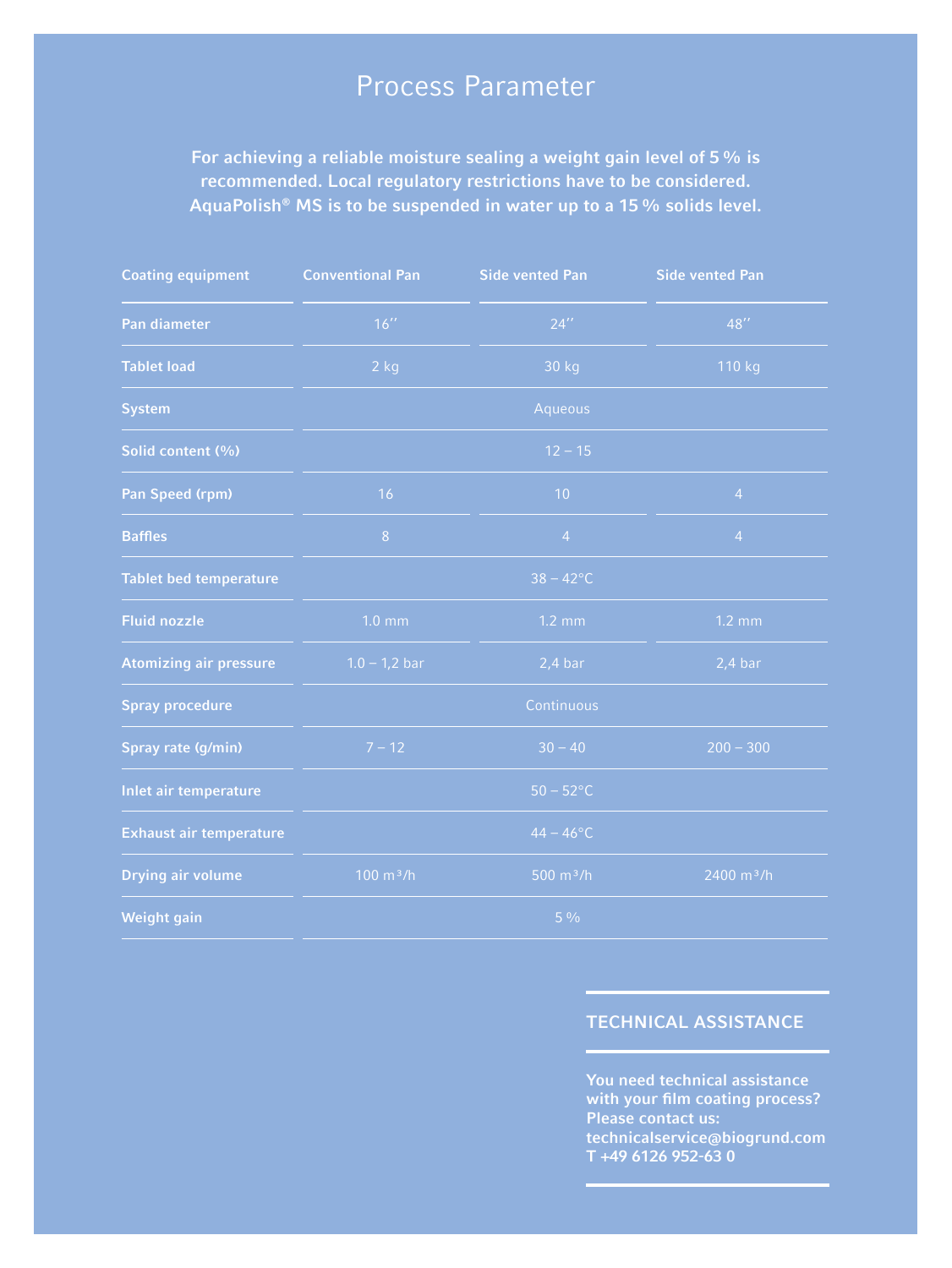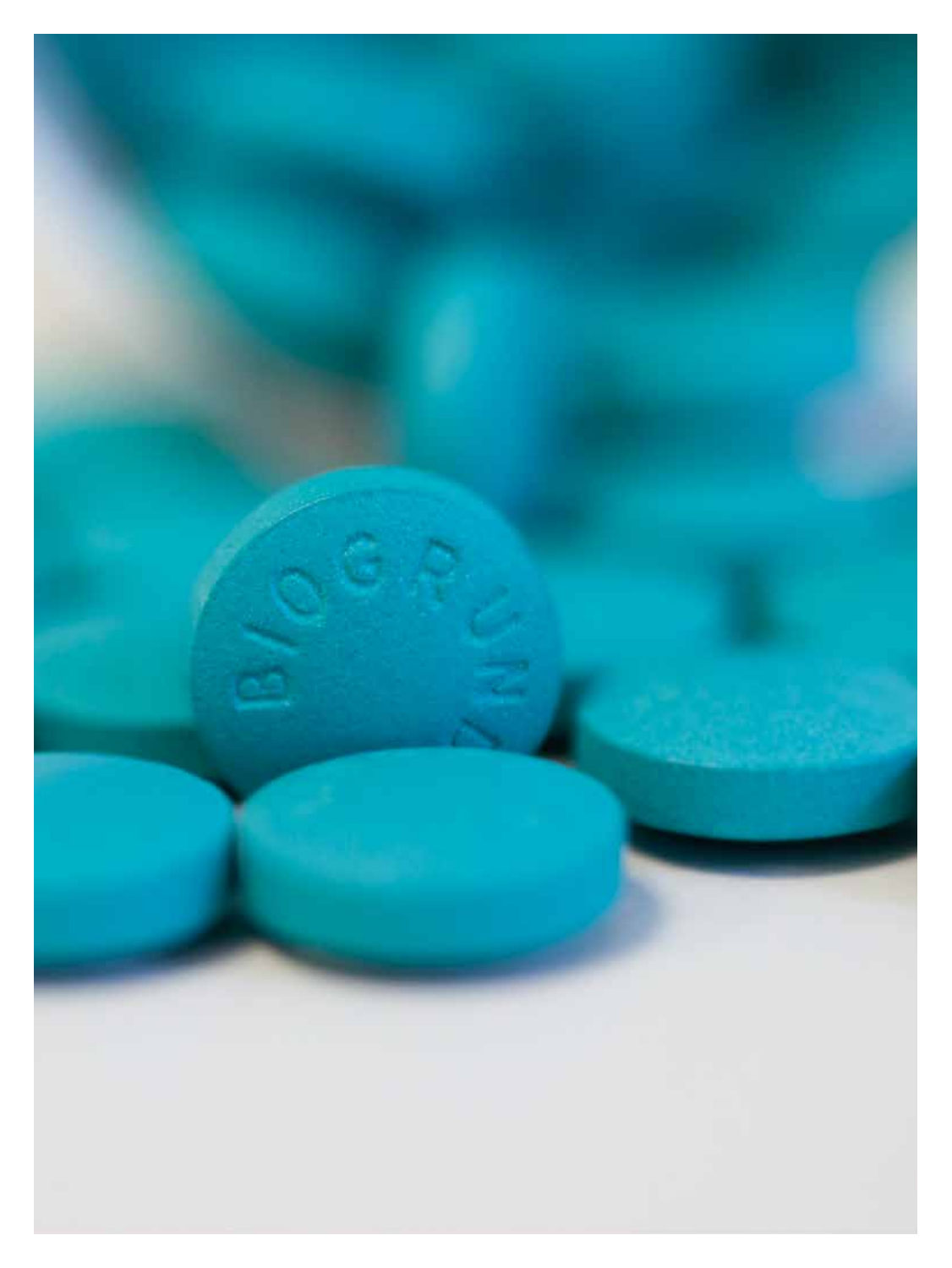# Logo Definition, Smooth Finish.

**A coating needs to adhere well to the tablet surface and have enough flexibility so that the engraving definition of the logo is retained during drying.** 

The plasticizer amount in AquaPolish® MS formulations is sufficient to ensure a smooth finish with excellent logo definition.

**More support? Contact us!**

**Europe BIOGRUND GmbH T +49 (0) 6126-952 63-0**

**North America BIOGRUND US, Inc. T +1 (502) 901-2980**

**info@biogrund.com www.biogrund.com**

# Packaging, Storage, Warranty, Samples.

Standard size: 25 kg carton (tamper evident box), with polyethylene inliner bag. Min. order quantity: 5 kg / max. batch size: 450 kg / max. 450 kg per pallet. Customized packaging available upon request.

Store product at 15-30°C under dry conditions  $(\text{less than } 65\% \text{ RH})$ 24 months from date of manufacture (may vary based on pigment selection).

Samples of AquaPolish® MS can be obtained upon request, free of charge. Standard size is 400 g / larger samples are available upon request.

The homogeneous dry powdered compound will be shipped with certificate of analysis, specification, MSDS and processing guide.

Regulatory and quality aspects.

**All AquaPolish® MS formulations are developed to meet the official regulatory requirements of the user's country for pharmaceutical products and nutritional supplements.**

BIOGRUND is EXCiPACT™ certified and international standards for quality and environmental management (ISO 9001 & 14001) are implemented as well as a HACCP system. All products are produced in highest quality and a batch-to-batch consistency is guaranteed.